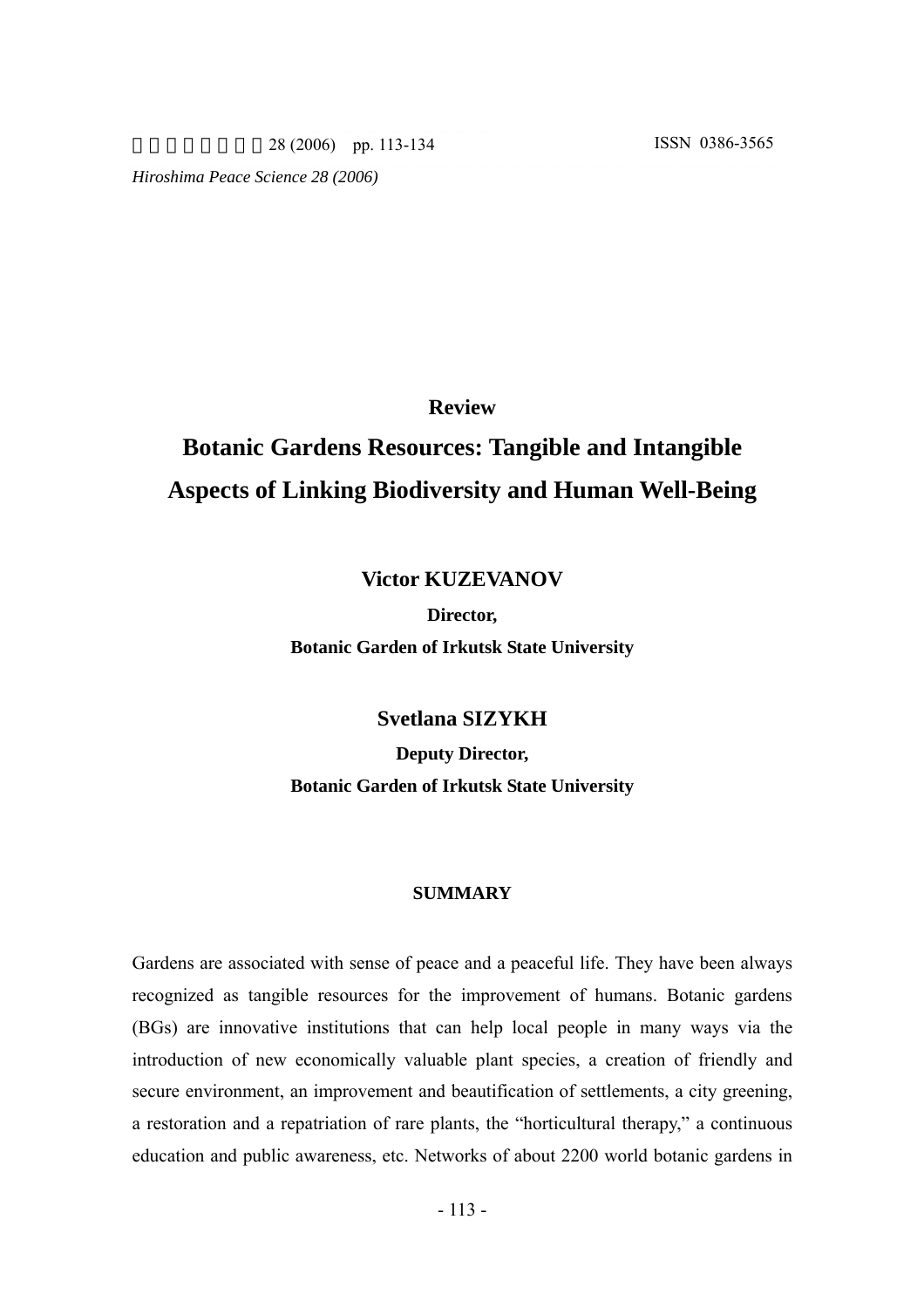153 countries play an important ecological role in conservation and mobilization of plant genetic resources for the regional, national and international development. BGs have a special environmental, scientific, cultural, aesthetic, and recreational importance. The numbers of botanic gardens in different regions are positively correlated with their countries human development indexes (HDI). This review emphasizes the fact that intangible aspects of BGs are as important as their tangible resources and they can not be discriminated in relation to human well-being. Both tangible (material) and intangible (not-material) resources of BGs are equally valuable for the sustainable development and linking biodiversity with public education, secure environment, nutrition, healthcare, poverty alleviation, socio-ecological and economical benefits for communities, including commercialization.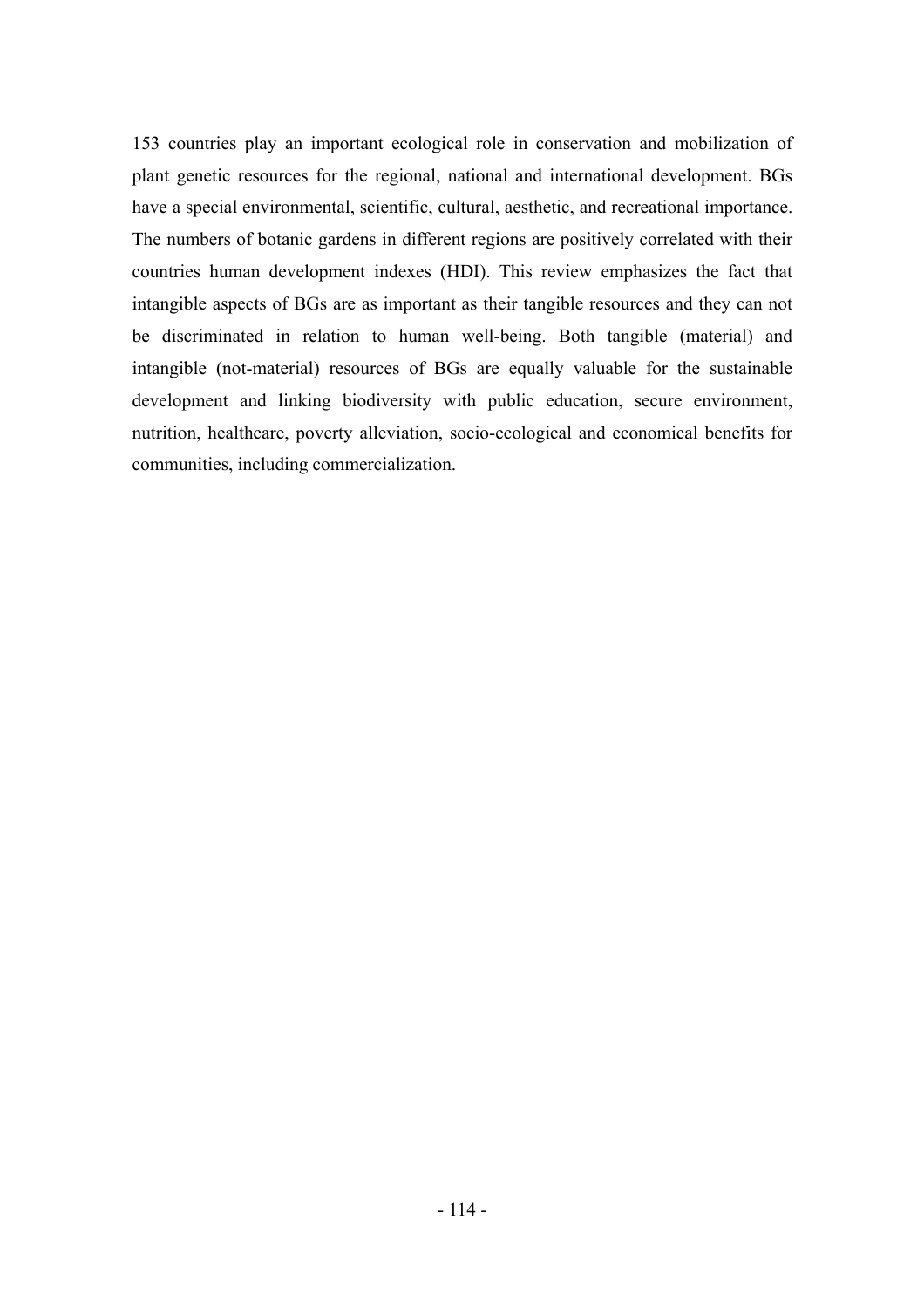## **1. Introduction**

"Keep a green tree in your heart and, perhaps, the singing birds will come" *Old Chinese saying*

"The destiny of a part is a function of its position in the entire body" M. Driesh, German Cytologist

Vegetable, fruit, and flower gardens are always associated with the sense of peace and peaceful life. The gardening is one of the most peaceful businesses in the world. It is possible that people collecting and raising plants were the most peaceful group in a community unlike hunters who used their weapons not only for hunting animals but also against humans. In human evolution gardens were crucial factors for the survival of communities, a source of food and medicinal herbs, shelter and clothing (Fig.1). Many nations have developed special spiritually valuable gardens such as, for instance, the Japanese gardens, the English walled gardens, etc. Botanic gardens of the world were developed mostly as a result of strong demand from the public and from very influential people interested in exotic, medicinal and beautiful plants collected from remote regions and countries. They made important contributions in the understanding how the mankind benefits from plants and from biodiversity. Currently **botanic gardens** (and arboreta) are defined as "**botanic institutions holding documented collections of living plants for purpose of scientific research, conservation, display and education**" (Wyse Jackson, 1999). Actual interests of governmental authorities and public in the role of botanic gardens in communities are connected with two main reasons: a problem of conservation and use of biodiversity for the purposes of sustainable development (Convention on Biodiversity, 1992), ecological education and enlightenment of the society. Human activities keep many nations out of poverty but at the price of loss of biodiversity in certain countries, not necessarily located in the same regions. Therefore a loss of biodiversity is considered to be a major threat for human developmental goals and for the progress of next generations. In this context BGs follow many international policies and conventions related to biodiversity conservation and improvement of human well-being such as Millennium Development Goals (MDGs), The Convention on Biological Diversity (CBD), Agenda 21 - Programme of Action for Sustainable Development, Global Strategy for Plant Conservation (GSPC),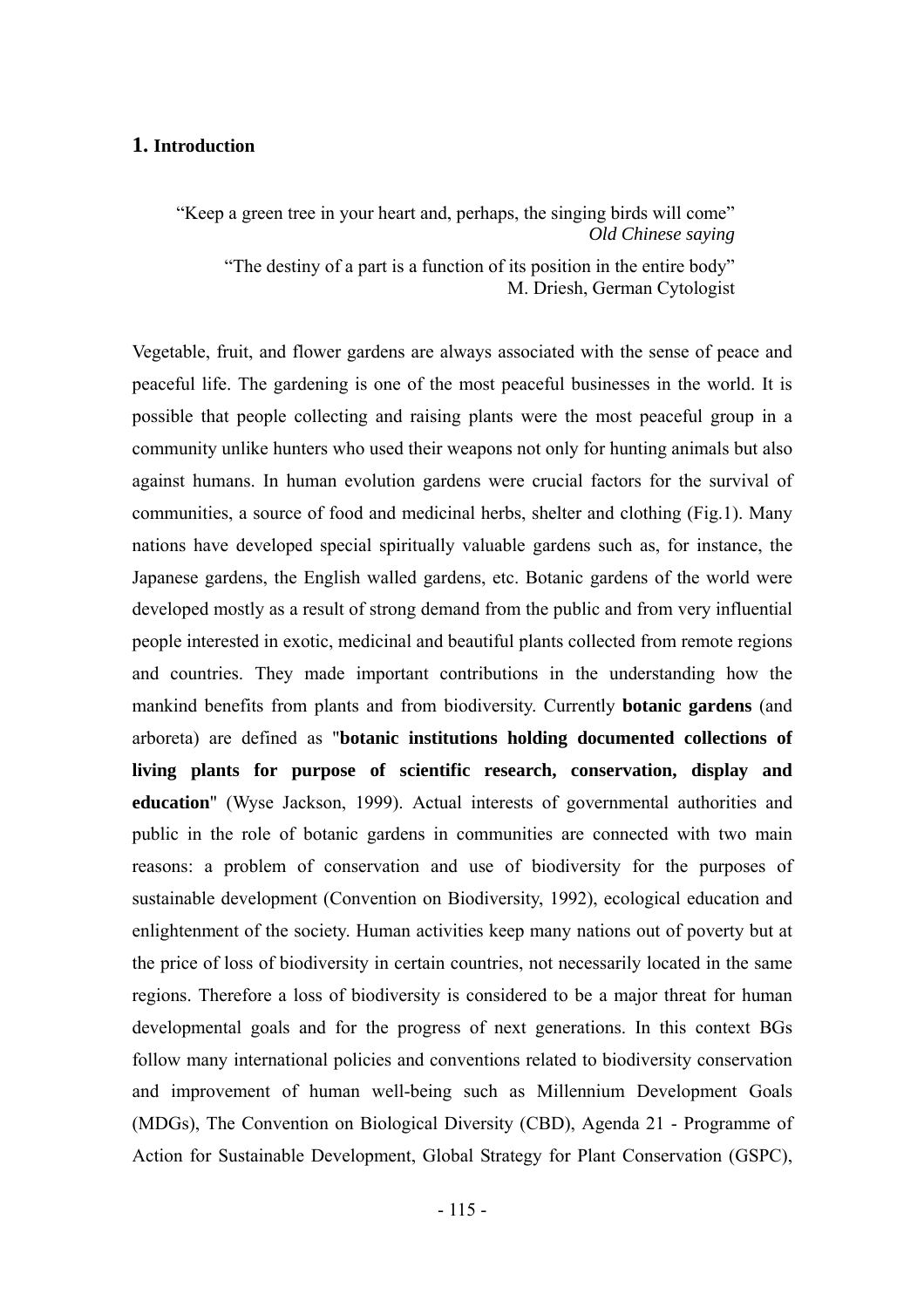The Convention Concerning the Protection of World Cultural and Natural Heritage, 1972 (World Heritage Convention), Millennium Ecosystem Assessment (MA), U.N. Convention to Combat Desertification, Ramsar Convention on Wetlands, International Agenda for Botanic Gardens in Conservation (IABGC). On the inter-regional and national levels there are specific rules and policies applicable for relations of BGs and countries in access to biodiversity and on benefit-sharing raised from economical use of plants and their derivatives. At country level, for instance, in Russia there are some federal laws applicable for BGs and concerning the biodiversity and protected areas/lands such as the Law on Natural Environment Protection (1991), the Law on Lake Baikal protection (2003), the Law on Strictly Protected Natural Territories (1995) as well as a regional legislation such as the Law of Irkutsk Oblast on Ecological Education and Formation of Ecological Culture (2004), and the Law on Strictly Protected Territories. Current biodiversity related policies, conventions and laws applicable to BGs usually regulate relations concerning such tangible resources as land and plant materials but intangible aspects are not considered as priorities or even not taken seriously. Only recently heads of five biodiversity related conventions came to the conclusion that "Biodiversity can indeed help alleviate hunger and poverty, can promote human health, and be the basis for ensuring freedom and equity for all" (in September, 2005). As a result, the world largest international plant conservation network, the Botanic Gardens Conservation International (BGCI), based in the United Kingdom, started a worldwide project review of the role of BGs in linking biodiversity with four selected aspects of human-well-being: nutrition, healthcare, poverty alleviation, community welfare (Waylen, 2006) (www. bgci.org/wellbeing).



**Fig. 1 The classical paradigm of Botanic Gardens as an interface between nature and people. Introduction of economically valuable plants (edible, medicinal, ornamental and others) provides resources for the survival and improvement of human well-being**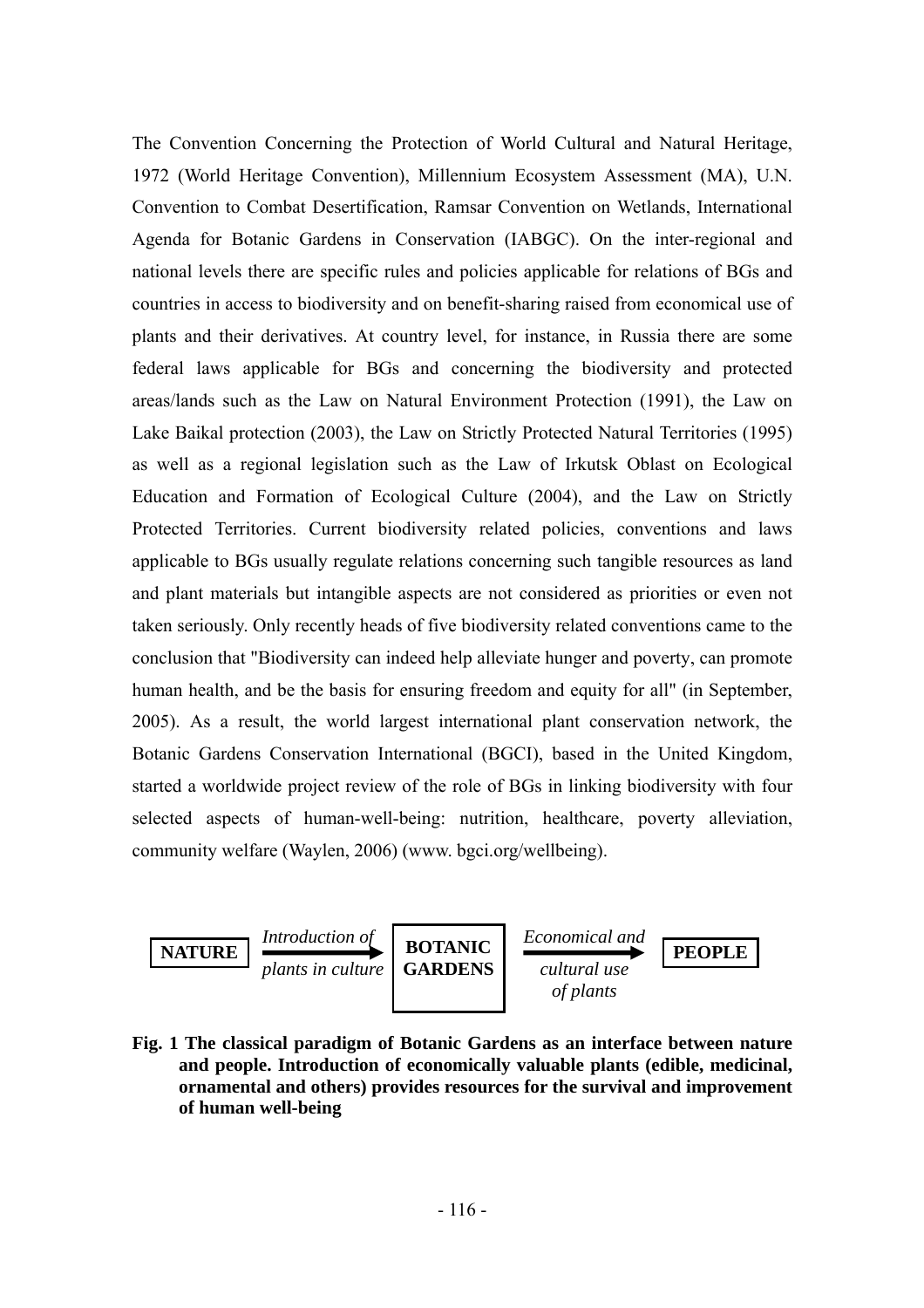So, the main objective of this review was to analyze some aspects of botanic gardens resources (tangible and intangible) affecting human well-being and a possible impact of botanic gardens on communities.

## **2. Functions of Botanic Gardens in Relation to Biodiversity and Human Well-being**

The list of the main directions and functions of BGs activities is extremely wide (Table 1) and it includes, alongside with scientific studies, all possible measures on the organization of rational and sustainable use of plant resources as outlined in the International Agenda for Botanic Gardens in Conservation (2000).

Each BG, based on its available resources and public demand, identifies the strategy and directions of development of scientific and educational projects (Leadlay, Greene, 1998), and also identifies its socio-ecological role and positioning in the region. The existing diversity of world BGs according to their different characteristics, structures, functions and ownership is extremely striking. It is impossible to find any identical botanic garden even within the same country. Obviously, a pattern of characteristics of BGs depends on their climatic conditions, socio-economical environment, history, ethno-cultural traditions and a location. This determines the uniqueness of each botanic garden and its regional role as a complex ecologically valuable resource. Therefore, the resulting impact of any botanic garden on the society and on the environment is a function of its position within the ministry, municipality, corporation or charity as well as existing links with the public.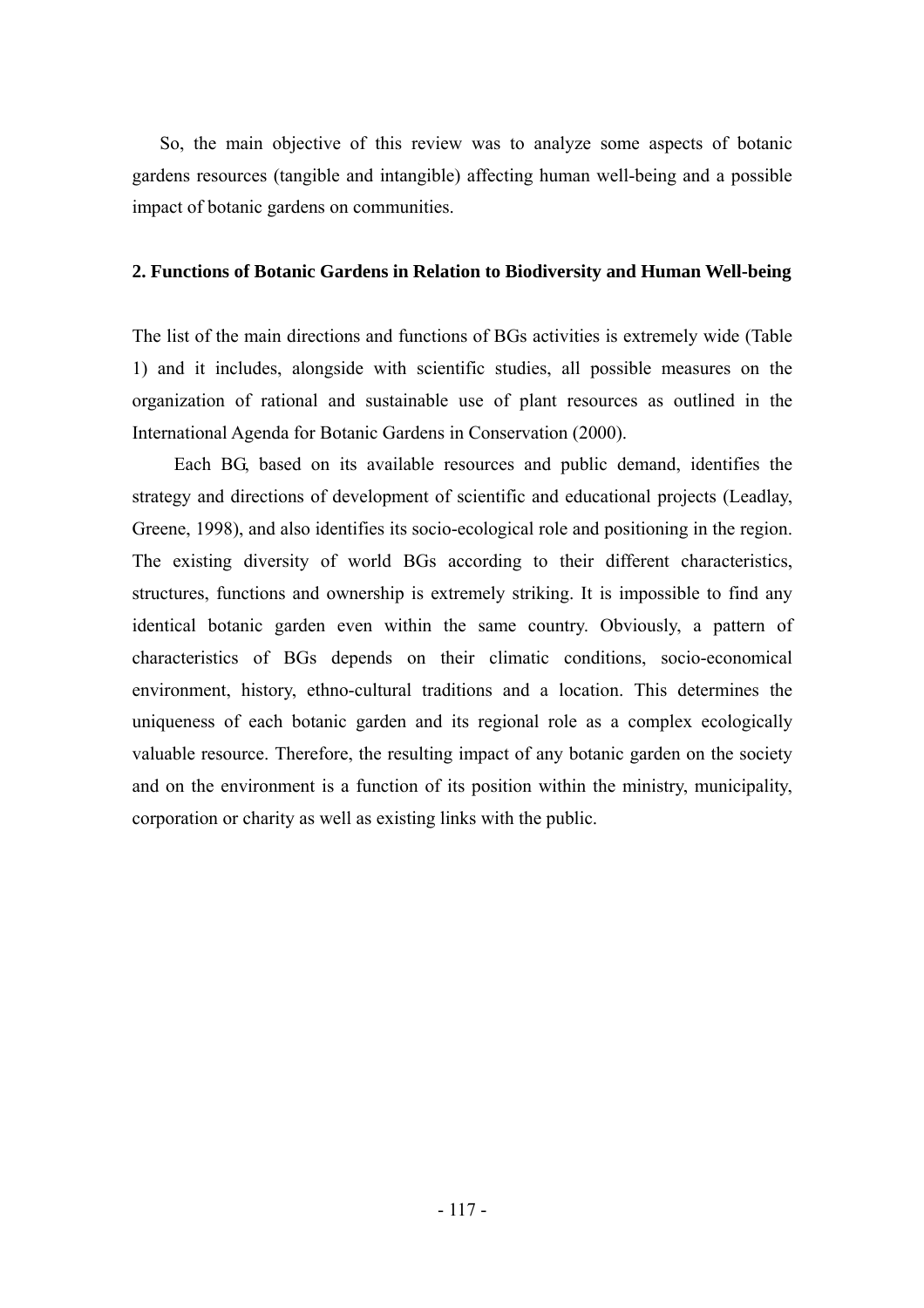## **Table 1. Main activities of botanic gardens (from the International Agenda for Botanic Gardens in Conservation, 2000).**

| <b>Biodiversity conservation</b><br>and related studies                                                                                                                                                                                                                                                                                                                                                                                                                                                                                                                                                                                                                                                                                          | <b>Development of scientific</b><br>basis for the rational use<br>of plant resources                                                                                                                                                                                                                                                                                                                                                                                                                                                                                                                                                                                                             | <b>Education and public</b><br>awareness promotion                                                                                                                                                                                                                                                                                                                                                                                                                                                                                                                                                 |
|--------------------------------------------------------------------------------------------------------------------------------------------------------------------------------------------------------------------------------------------------------------------------------------------------------------------------------------------------------------------------------------------------------------------------------------------------------------------------------------------------------------------------------------------------------------------------------------------------------------------------------------------------------------------------------------------------------------------------------------------------|--------------------------------------------------------------------------------------------------------------------------------------------------------------------------------------------------------------------------------------------------------------------------------------------------------------------------------------------------------------------------------------------------------------------------------------------------------------------------------------------------------------------------------------------------------------------------------------------------------------------------------------------------------------------------------------------------|----------------------------------------------------------------------------------------------------------------------------------------------------------------------------------------------------------------------------------------------------------------------------------------------------------------------------------------------------------------------------------------------------------------------------------------------------------------------------------------------------------------------------------------------------------------------------------------------------|
| Studies on biology<br>1.<br>of introduced plants in<br>culture<br>Establishment of<br>$2^{\circ}$<br>gene banks of indigenous<br>plants, including seed banks<br>and plant tissue cultures<br>3.<br>Development of<br>herbaria and research on<br>plant systematic<br>Reintroduction of<br>4<br>plant species back to nature<br>and research on restoration<br>of their natural habitats<br>5.<br>Monitoring and<br>assessment studies of the<br>environmental pollution<br>influence on vegetation and<br>plants<br>Scientific studies of<br>6<br>indigenous plants,<br>conservation and restoration<br>of rare and endangered<br>species<br>Involvement of<br>7.<br>local community in<br>environmental conservation<br>and decision making on | Cultivation of<br>$\mathbf{1}$<br>diverse plant collection<br>Research on<br>$2^{\circ}$<br>ethnobotany and traditional<br>use of plants<br>3 <sub>1</sub><br>Research on<br>horticulture and gardening<br>Integrated pest and<br>4<br>disease management (IPM)<br>5.<br>Laboratory<br>research, including plant<br>propagation in vitro (tissue<br>culture)<br>Evaluation and<br>6<br>introduction of new genetic<br>resources of edible plants in<br>culture<br>Ornamental<br>7<br>horticulture and floriculture<br>Cultivation,<br>8.<br>propagation and<br>conservation of cultivars,<br>including ancient ones<br>(forms, varieties, etc.)<br>9.<br>City planning and<br>greening, land use | Environmental<br>$\mathbf{1}$ .<br>educational programs<br>Professional<br>$2^{\circ}$<br>development, internship in<br>botany, horticulture, and<br>ecology<br>Public libraries and<br>3<br>information centers<br>Facilities for<br>4<br>recreation and rehabilitation<br>5.<br>Teacher training<br>(training of trainers)<br>Promotion of<br>6<br>ecological tourism<br>Publication of<br>7.<br>special and scientific<br>popular literature<br>Consulting for<br>8.<br>visitors<br>9.<br>Distance learning<br>10 <sub>l</sub><br>Involvement of<br>mass media in public<br>awareness promotion |
| plant protection                                                                                                                                                                                                                                                                                                                                                                                                                                                                                                                                                                                                                                                                                                                                 |                                                                                                                                                                                                                                                                                                                                                                                                                                                                                                                                                                                                                                                                                                  |                                                                                                                                                                                                                                                                                                                                                                                                                                                                                                                                                                                                    |

Usually public demands and needs addressed from the local community towards the BG's resources and staffs are much wider and more complex than the rather narrow remit of the BG's supervising institution (university, governmental company, academy, etc.). In some cases this can cause hidden conflicts between the availability of instant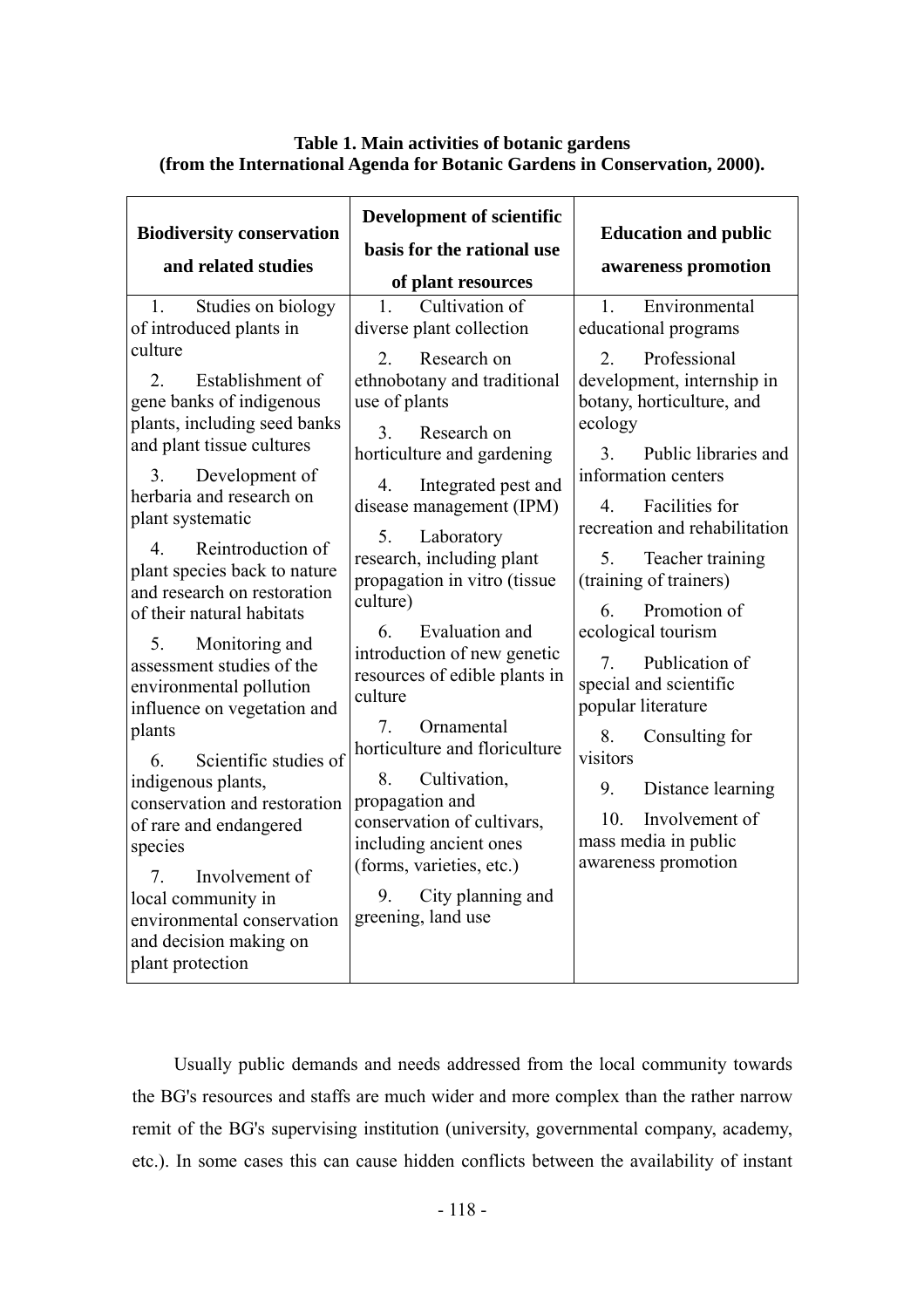BG's resources being used for narrow institutional tasks with the possibility of their more efficient use in meeting public needs. In those places with well developed links between a BG and a public, where community has a certain influence or a partial public control over the BG's resources, the communities help the BGs to flourish and to develop their resources quite efficiently and sustainably. Harmonization of the BGs' policies and scientific traditions with needs of local communities is a task of keeping a balance in changing world. Such challenge and controversy between the inward and outward orientations of BGs is a main cause of possible divergence of development for many BGs which determines their further progress and positioning within the society and within the country. It demonstrates a dualism of BG roles.

Traditionally, botanical gardens in Russia (and ex-USSR) were considered as the organizations to carrying out pretty narrow utilitarian problems of certain departments (the Academy of Sciences, the Ministry of Education or municipality). However, according to ongoing trends, many botanic gardens of the world with upgraded resources and new technologies gradually began to grow out of departmental limits/frameworks to become important elements of a national natural and cultural heritage. From the late 20th century the role of BGs resources has begun to grow due to their involvement in developments in economic botany, home gardening and an agriculture, rational use of biodiversity, improvement of habitats/environment and environmental education for local people (Fig.2).

For instance, the Botanic Garden of Irkutsk State University is the only botanic garden in the whole region of Baikalian Siberia (see Fig. 5) and it holds a collection of about 3000 species and varieties of plants, representing the flora of Baikal region and different biomes of the world (Kuzevanov, Sizykh, 2005). The special attention is given to introduction and cultivation of tolerant and productive plants capable to survive and grow well and sustainably in the severe climate in Siberia. Such policy includes special measures for accumulation and propagation of rare and endangered species of regional flora. At present, the Garden holds about 100 rare plant species from the Lake Baikal region (World Natural Heritage Site). These cultivated plants are considered to be "living" gene bank of rare species becoming extinct in their natural habitats. Many of indigenous Siberian plants of edible and medicinal importance already have an actual or prospective value for the purposes of nutrition, healthcare, environmental monitoring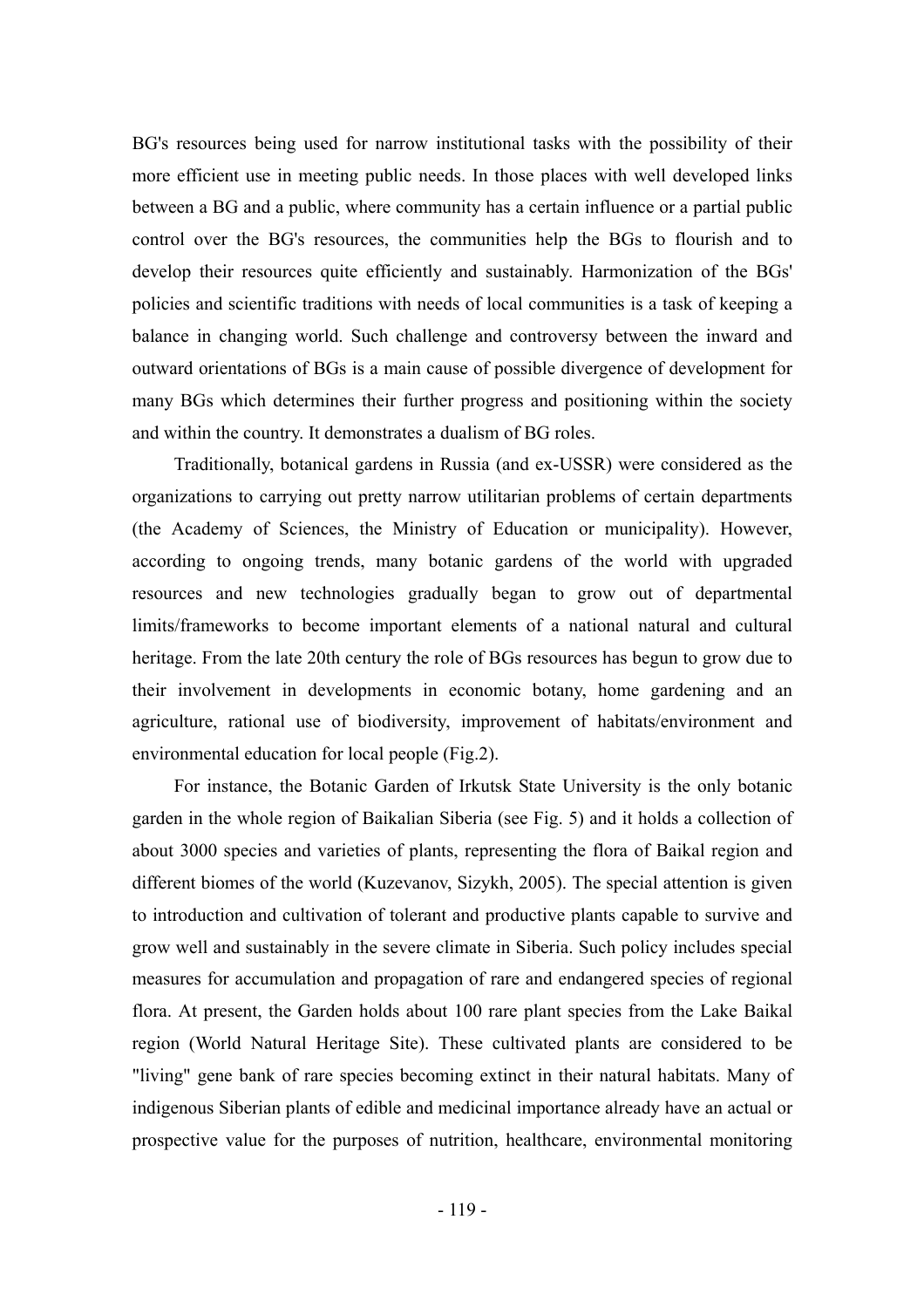and environmental restoration (Kuzevanov et al., 2002).



**Fig. 2. Botanic Gardens in Action. A) Field studies of indigenous plants, including botanical surveys, plant collecting, ecological monitoring, and environmental restoration in the Lake Baikal region. B) Educational courses in botany and ecology for university students and school children. C) Practical training in horticulture and gardening for students. D) The Horticultural Therapy program for social adaptation and correction of the social behavior of children with special needs, including disabled, orphaned children and kids at risk with criminal history (murder, robbery, etc.). (Photos from the archive of Botanic Garden of Irkutsk State University)** 

Traditionally in the Baikalian Siberia more than 80% of edible plants for consumption (staple food plants) come from home gardens where people grow vegetables, fruit trees, and herbs in dachas (plots of land for gardening attached to summer houses) outside of the city limits. It is life style and family traditions which people kept for generations which provided resource of tangibles and intangibles benefits necessary for survival and recreation in a frontier environment. Home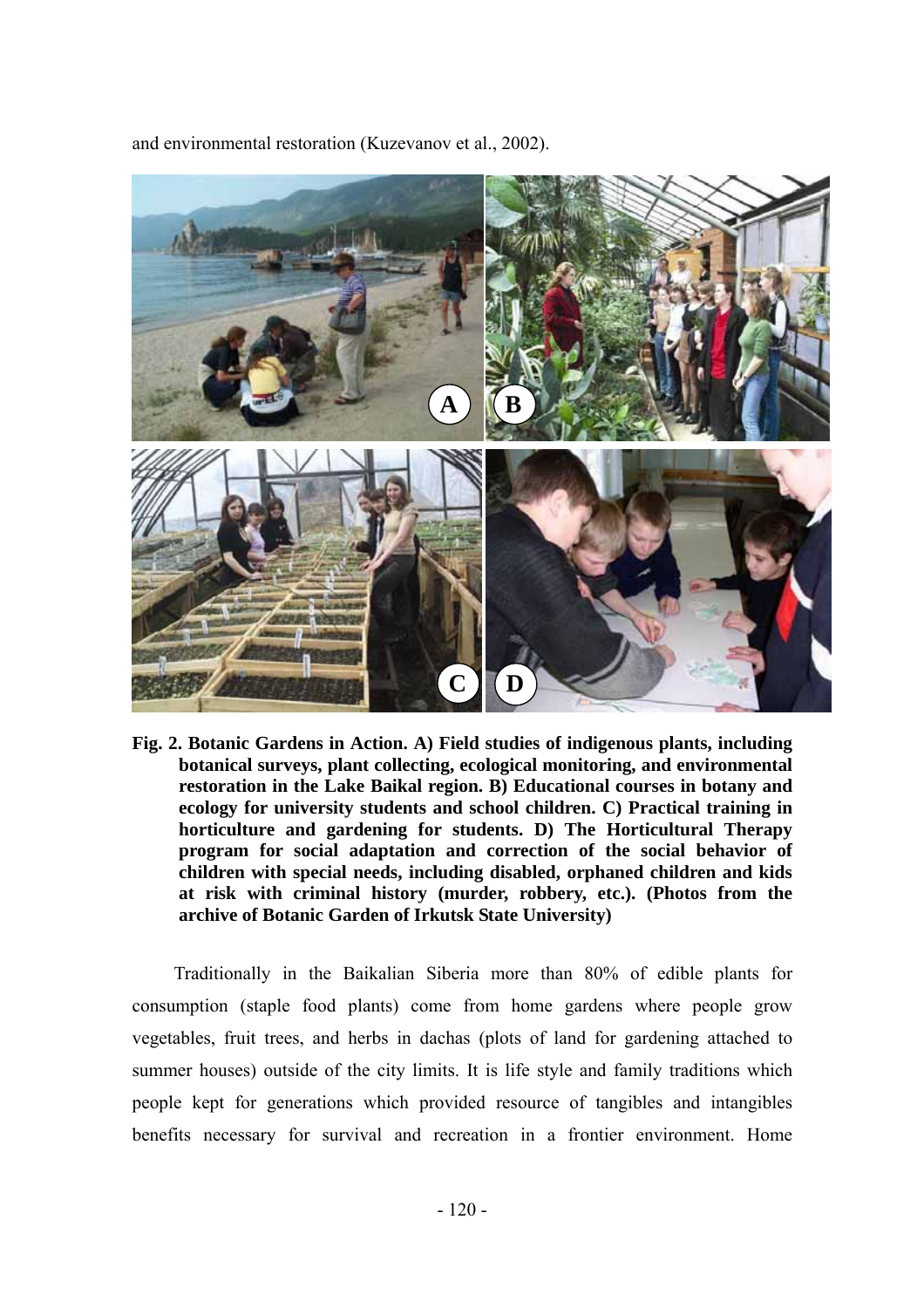gardening provides a certain feeling of togetherness for extended families and their neighbors, which has an intangible value for the community welfare and peace keeping. So, in this context, the BGs play an important role in introduction of new resistant and tolerant forms of edible and ornamental plants for the improvement of home gardens, for improvement of traditions and technologies of home gardening. For years BGs in different countries were popular sources of fruit and ornamental trees for local communities. For example, such innovations as new varieties and forms of frost-tolerant seedlings of apricot trees (Fig.3, A) were selected and propagated at the BG of Irkutsk State University, and are now available for Siberians and are very popular (Eremeeva, 1999). For instance, a few new forms of a wild almond *Amygdalus pedunculata*, a rare and endangered relic bush, selected and propagated at the Irkutsk Botanic Garden, are suitable for the beautification of cities and parks (Fig. 3, B) not only in Siberia but also in other regions of the world. So, the BGs working in field of introduction and selection of new plant varieties and forms and keeping the indigenous wild species can share their resources with remote BGs in order to enrich the flora of other regions. Everybody knows about the ancient Japanese traditions connected with the sakura tree (Japanese cherry), with its high national and international reputation. The sakura comes to other countries mostly through the exchange system of the networked BGs. Even if it does not have any value for nutrition, it is a good example of tangible and intangible values of sacred plants and the importance of their introduction into the nearest human environment. Almost each ethnic group in the world has similar plants representing national traditions, national symbols and, thus, the intangibles resources for the community welfare on the national level. So, the introduction of above mentioned and other similar ornamental plants in world BGs is a very important process of establishment, maintaining and keeping of traditions which have an outstanding value for the communities. That is why many world botanic gardens are involved in special plant auctions, plant sales, and fairs for local communities.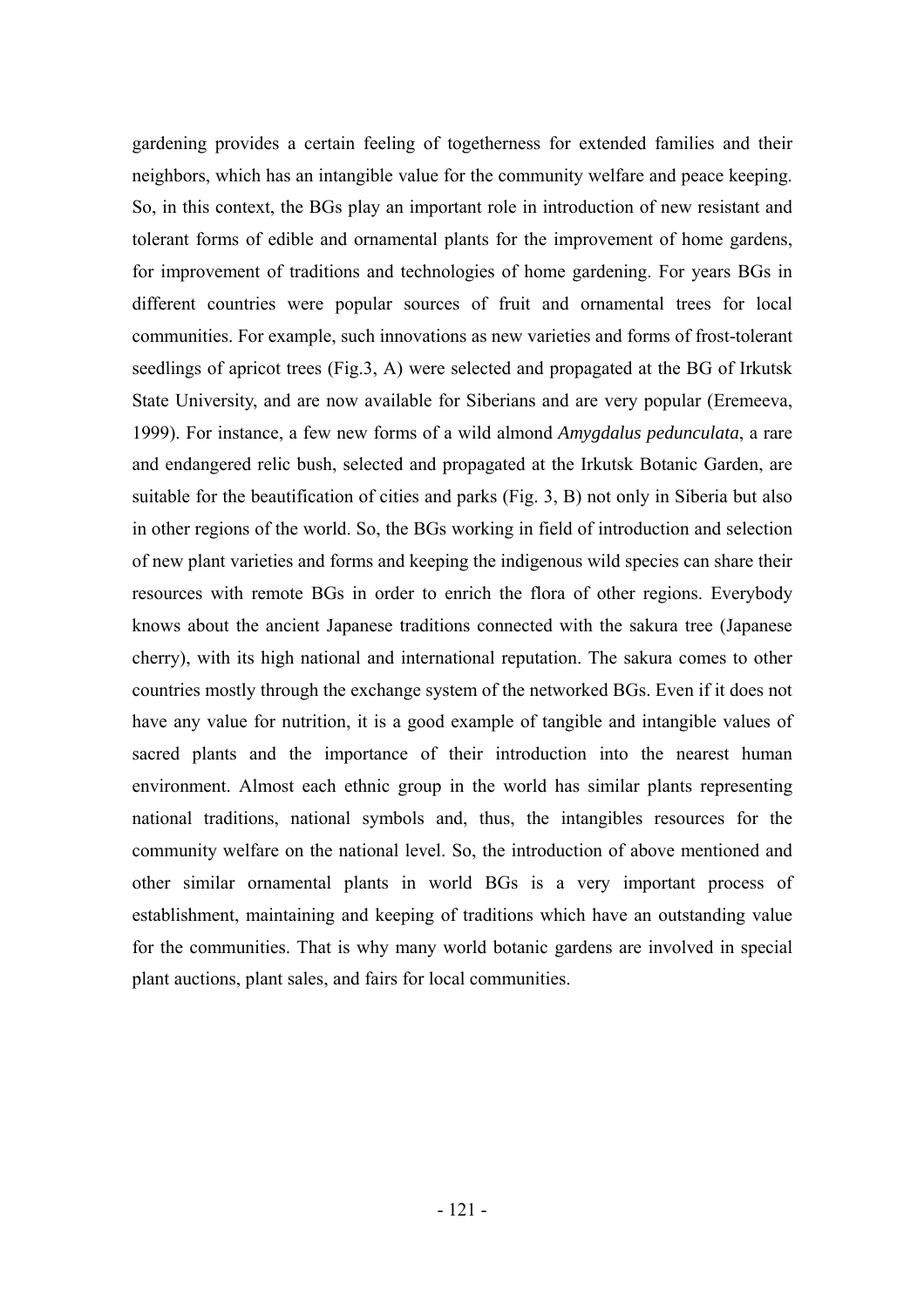

**Fig. 3. Introduction and reintroduction of plants as complementary functions of botanic gardens. Recent examples of successful plant introductions of edible plant (A -** *Armeniaca mandshurica* **(Maxim.) Skvorts.) and ornamental plant (B -** *Amygdalus pedunculata Pall.***) at the Irkutsk BG. Restoration of damaged populations of rare and endangered plant** *Allium altaicum* **Pall. in the Lake Baikal region (C –** *Ex-situ* **propagation, D - repatriation and restoration**  *in-situ* **(in native environment near Lake Baikal) (Photos C and D are courtesy of N.Stepantsova)**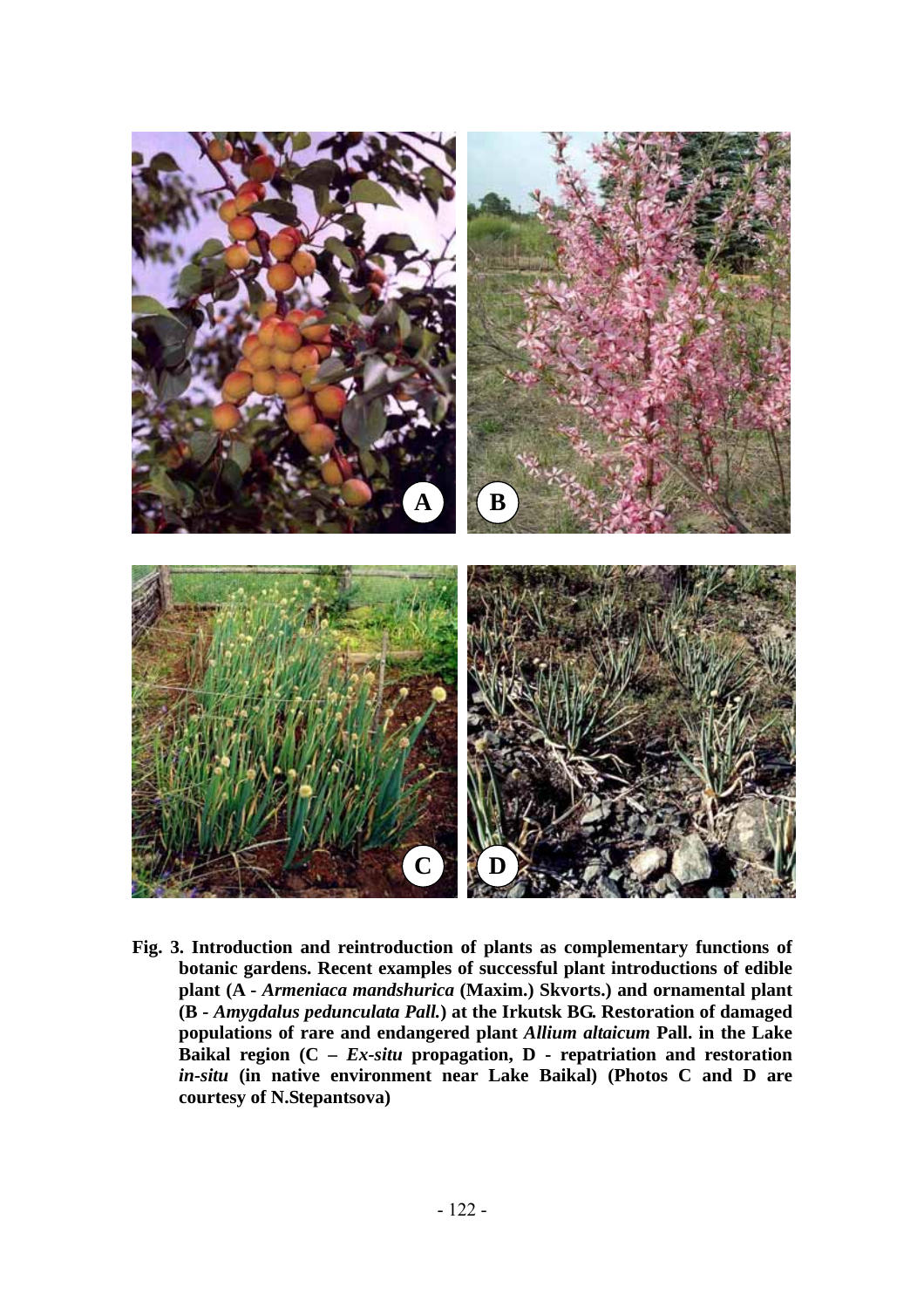For instance, during its 65-year history, the Irkutsk Botanic Garden has evaluated and introduced a great diversity of plants, including more than 400 species of ornamental trees and shrubs as well as more than 300 varieties of fruiting plants (apples, pears, current, etc.), mobilized locally or from the different areas of the world (Kuzevanov, Sizykh, 2005). Such plants are resistant and well adjusted to severe Siberian climate which makes them a good horticultural resource suitable not only for the nutrition and ornamental purposes. They represent a resource for a city greening which has a special value for heavily polluted urban environment in Siberian cities. Greening of the city provides people with better and secure environment, cleaner air. City green zones can protect people from urban noise and sounds.

In comparison with city parks, the Botanic Garden is a place with the highest richness and diversity of plants in Irkutsk (Fig.4). It demonstrates the facts that in a long prospective, the value of the Botanic Garden as source of new genetic resources for the region and improvement human well-being will grow. Thus, BGs' activities on mobilization of genetic resources allow us to enrich the regional cultivated flora with new economically and environmentally important plants. As a result the Botanic Garden has become an exclusive source of high quality nursery-stock of fruit and ornamental trees, shrubs, exotic herbaceous plants, and perennials for regional gardeners and for the network of world botanic gardens. There are many examples when BGs have initiated public activities and traditions for the improvement of the urban environment, helping to establish new "green" businesses to help poor communities to overcome poverty and unemployment, to educate illiterate people and children, and to provide people with skills necessary for the survival, etc.

The world BGs receive monetary and non-monetary benefits through their involvement in public oriented activities and connected to research, education and commercialization of tangible and intangible resources. Such feedback provides a sustainable development of the BGs and, among others, supports the BG's conservational projects on environmental restoration and protection of rare and endangered plants (Fig. 3C and 3D).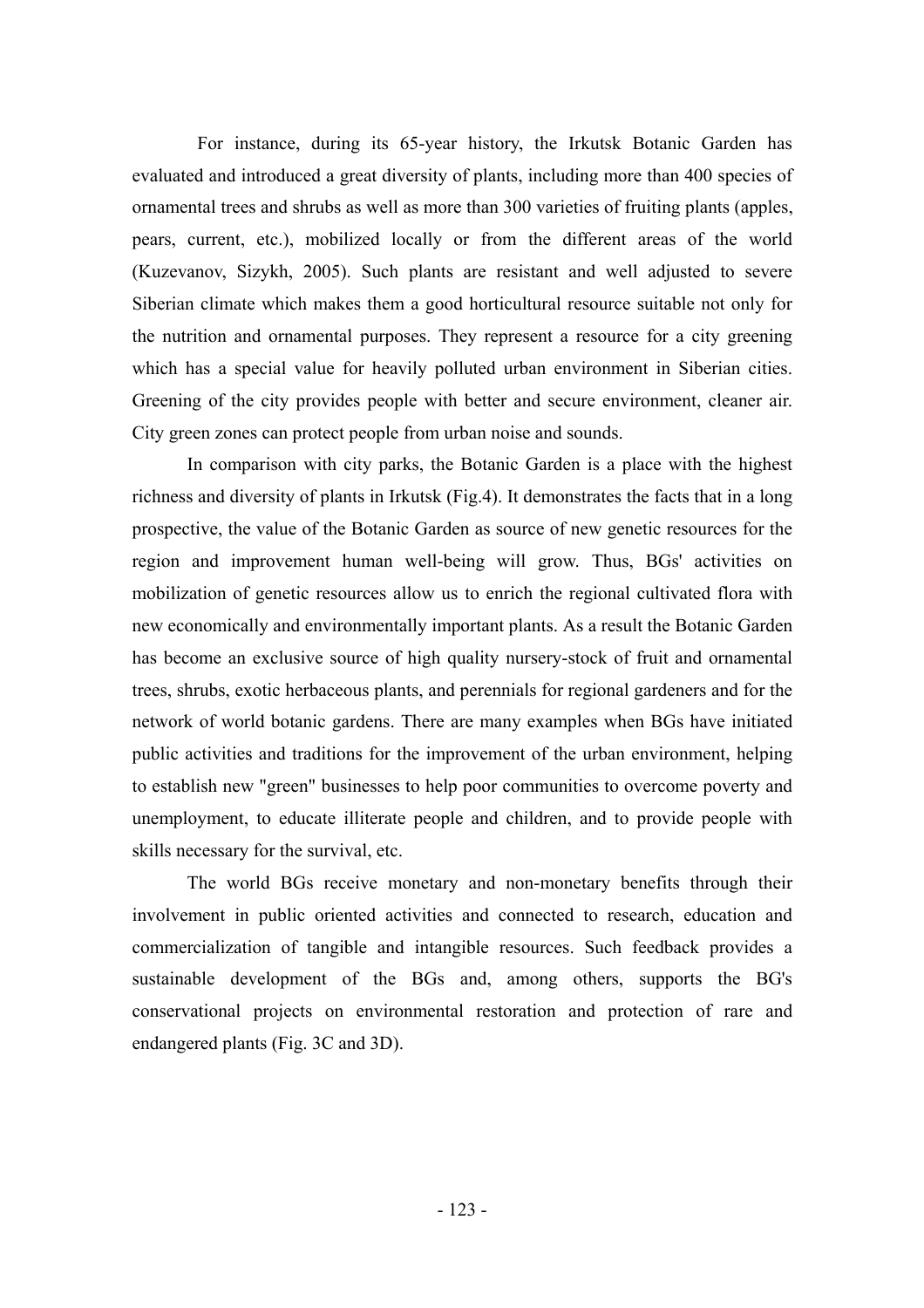

**Fig. 4. Comparison of floristic resources of the Botanic Garden of Irkutsk State University with flora richness in Irkutsk city public parks (Kuzevanov, Sizykh, 2005). It is seen that the flora richness in public parks correlates** positively with the area of each park  $(R^2 = 0.768)$ . In terms of floristic **diversity, the total number of species in the Botanic Garden is about 5-fold higher which means that Botanic Garden is a prospective source for future development and diversification of green zones and parks in the urban environment which is in particularly important for Irkutsk and other highly polluted industrial cities in Siberia**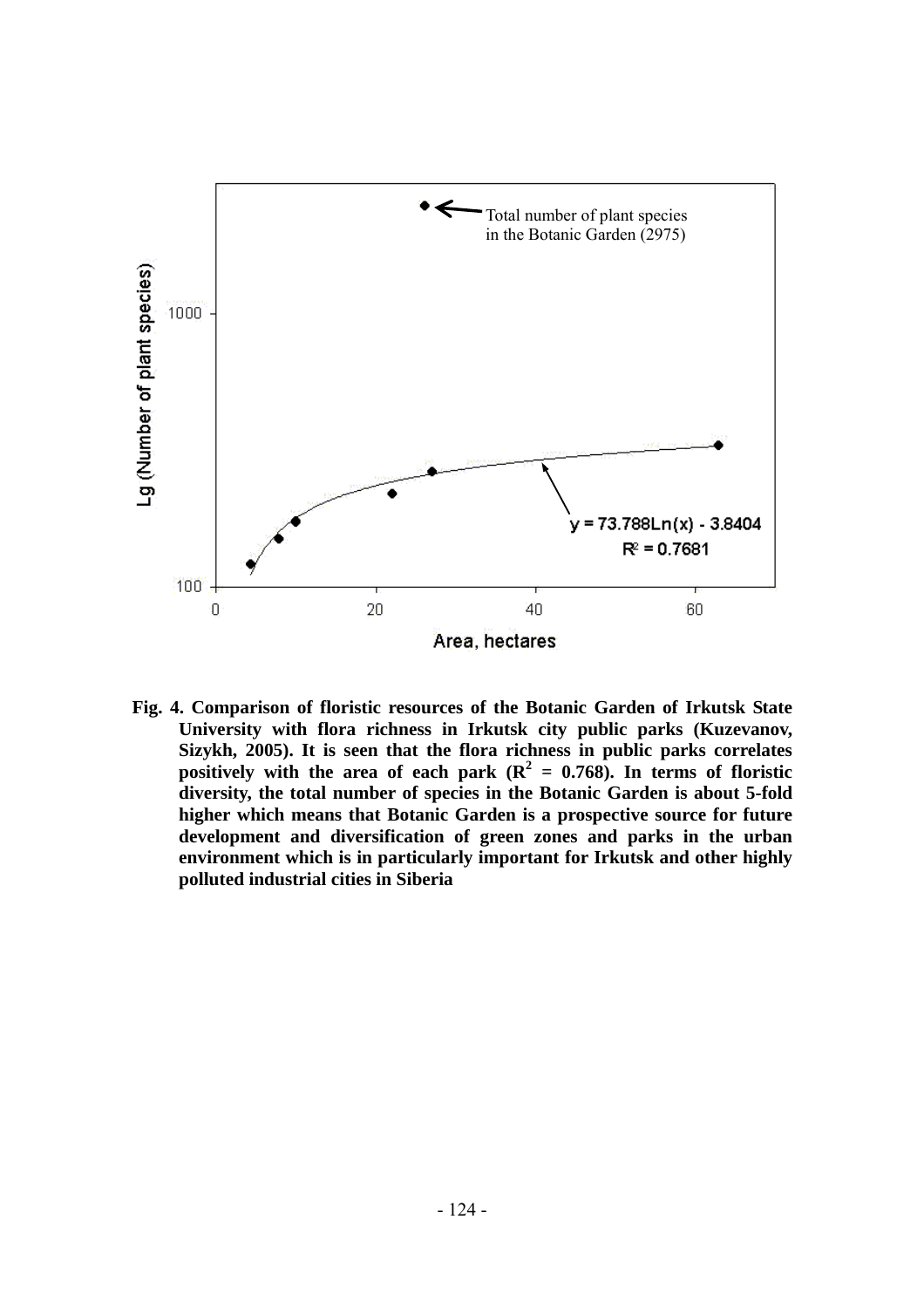## **Table 2. Some examples of how Botanic Gardens Tangible and Intangible Resources can be Related to the Main Aspects of Human Well-being**

| Aspects of human                                                                         | Main resources of botanic gardens                                                                                                                                                                                                                                                                       |                                                                                                                                                                                                                                                                                                               |  |
|------------------------------------------------------------------------------------------|---------------------------------------------------------------------------------------------------------------------------------------------------------------------------------------------------------------------------------------------------------------------------------------------------------|---------------------------------------------------------------------------------------------------------------------------------------------------------------------------------------------------------------------------------------------------------------------------------------------------------------|--|
| well-being                                                                               | Tangible resources                                                                                                                                                                                                                                                                                      | Intangible resources                                                                                                                                                                                                                                                                                          |  |
| Nutrition                                                                                | Genetic resources of edible plants<br>(seeds and seedlings for<br>gardeners); demonstration plots.<br>Evaluation gardens and nurseries.                                                                                                                                                                 | Basic and traditional knowledge and<br>skills about edible plants and how to<br>grow them. Keeping of horticultural<br>traditions of the region.                                                                                                                                                              |  |
| Healthcare                                                                               | Genetic resources of medicinally<br>and cosmetically valuable plants<br>(indigenous and introduced).<br>Demonstration plots.                                                                                                                                                                            | Scientific knowledge and traditional<br>rituals, skills and recipes about<br>cultivation and use of medicinal<br>plants. Legends.                                                                                                                                                                             |  |
| Financial poverty<br>alleviation                                                         | Establishment of new 'green'<br>businesses based on plant genetic<br>resources.                                                                                                                                                                                                                         | Knowledge and skills on management<br>of 'green' businesses including case<br>studies enabling local livelihood<br>alternatives, boosting income.                                                                                                                                                             |  |
| Community<br>welfare, ensuring<br>freedom and<br>equity for all                          | Resources for planting trees and<br>shrubs for city 'greening' and<br>beautification of settlements;<br>unlimited access to public<br>resources of BGs for all visitors<br>including disabled ones.                                                                                                     | Public activities and traditions<br>promoted by BGs; improvement of<br>interpersonal relations in the<br>community, friendship; transfer of<br>sense of beauty, sense of togetherness.                                                                                                                        |  |
| <b>Education</b> and<br>public awareness                                                 | Museums, displays,<br>interpretation, signs, posters,<br>publications, classes, training<br>courses and guided tours,<br>consulting facilities,<br>computerized equipment and<br>media, data bases, libraries, tools,<br>instruments, etc.                                                              | Botanical and horticultural<br>information, sharing of skills and<br>technologies, formal and continues<br>education, public activities,<br>environmental propaganda via<br>mass-media and Internet. Public<br>awareness promotion on<br>environmental issues and biodiversity<br>value for human well-being. |  |
| Involvement in<br>decision making<br>(personal<br>self-development,<br>self-realization) | Documents outlining the<br>framework of BGs structure,<br>function and activities. Councils<br>and Boards of Trustees, groups of<br>volunteers.                                                                                                                                                         | Feeling of freedom and equity for all,<br>an opportunity to take part in<br>management of BG resources and<br>activities, sense of togetherness and<br>responsibility, democratic traditions.                                                                                                                 |  |
| Security                                                                                 | Special facilities and sites at the<br>BGs (garden's complexes,<br>displays, for example, Japanese<br>Garden, Secluded Garden,<br>English Walled Garden, etc.).<br>Collections and nurseries of rare<br>and endangered plants, restored<br>landscapes and new populations<br>of rescued plants in-situ. | Knowledge and skills on creation of<br>special facilities and sites. Sense of<br>peace, calmness, relaxation; feeling of<br>safety, satisfaction.<br>Understanding of BGs value for<br>sustainable development and secure<br>future for mankind.                                                              |  |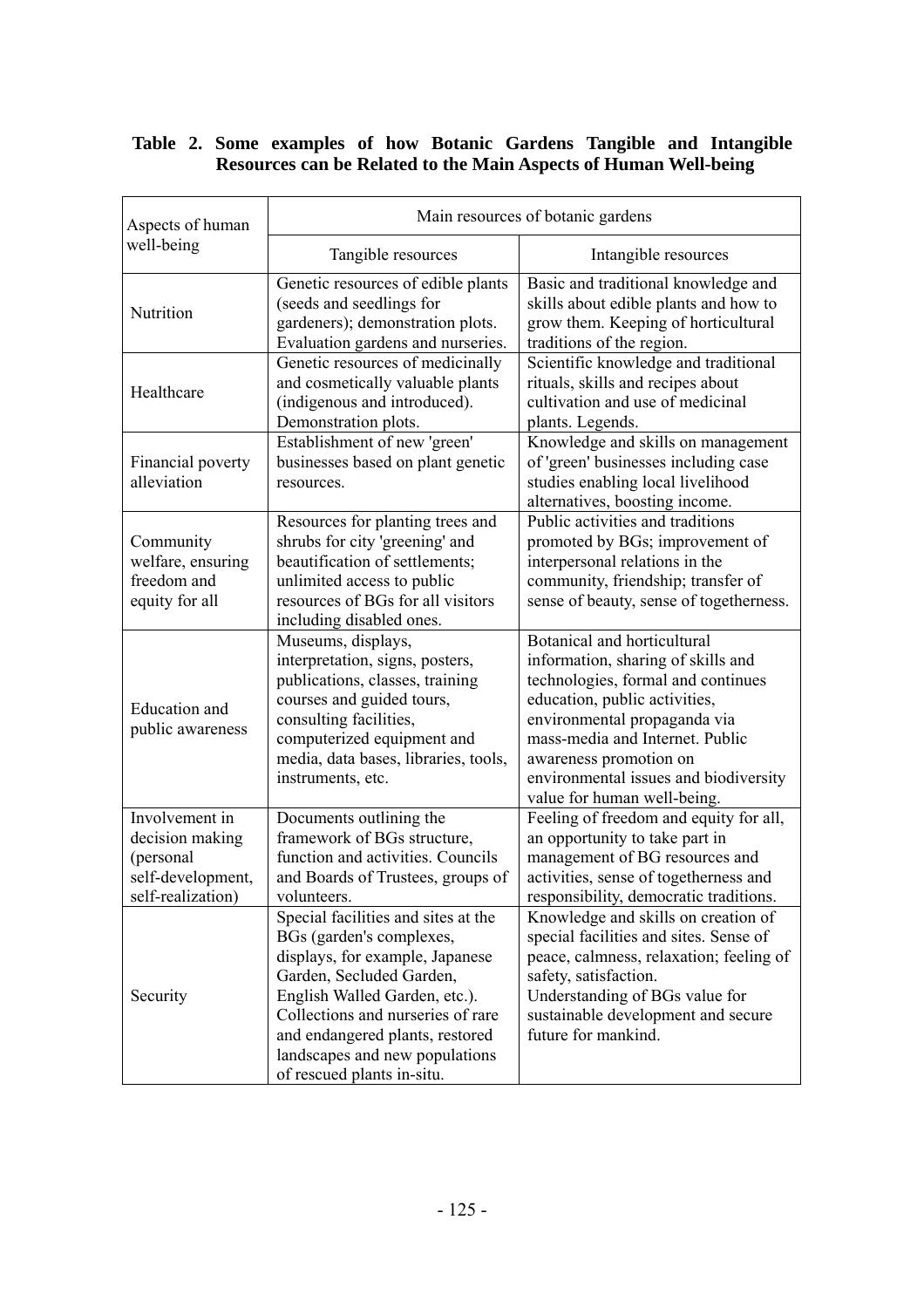The Garden's staff and volunteers working for BGs usually provide year-round thematic excursions and guided tours in the open collections and in the educational greenhouses. The employees of the Garden are always ready to provide a free-of-charge advice and consultations about growing, protection, and use of favorite plants. For instance, BGs attract and involve citizens, especially young ones, and tourists in an atmosphere of freshness, an appreciation of nature, in all seasons of the year. Such experience gives long lasting and unforgettable life experience for different groups of visitors. So, in many cases the BGs is functioning as a gate to the virgin and beautiful nature for citizens who spend most of their time in the urban environment.

Due to the fact that the evolution of human beings was always connected with plants and their use for material and spiritual purposes, it is obvious that plants may have a good influence on people. So, in addition to the formal university educational programs for students, the BG of Irkutsk State University in 1994 started development of special extended multilevel education programmes for all levels of the public, including the Horticultural Therapy, for preschool kids, school children, students and adults with different special needs. For instance, the Horticultural Therapy approach based on the experience of a few world botanic gardens (for instance, the Chicago Botanic Gardens, the Canadian Royal Botanic Gardens Hamilton and others) became very fruitful for practical implementation for children and people with disabilities. The wide spectrum of different forms of educational and cultural activities includes: thematic holidays, creative festivals, exhibitions, competitions, etc. There is a broad spectrum of practical exercises and extended activities: training courses, field works and productive practical training, ecological games, etc. So, students from universities and colleges, from the Youth Educational Centre, and from secondary public schools participate in work-study programs and in on-job trainings (Fig.2B, C, D). Secondary schools teachers are taking special classes, trainings, and tours at the BG for their extended professional development. Exchanges of students within the network of world BGs promotes a sharing of expertise, knowledge and skills for further use in other national BGs. Special educational and public programs are being developed for special groups of visitors (orphaned children, disabled, kids at risk with criminal past, older people, and families with children) which became an important part of BG's functions for the improvement of human well-being. In case of orphaned children, the BG can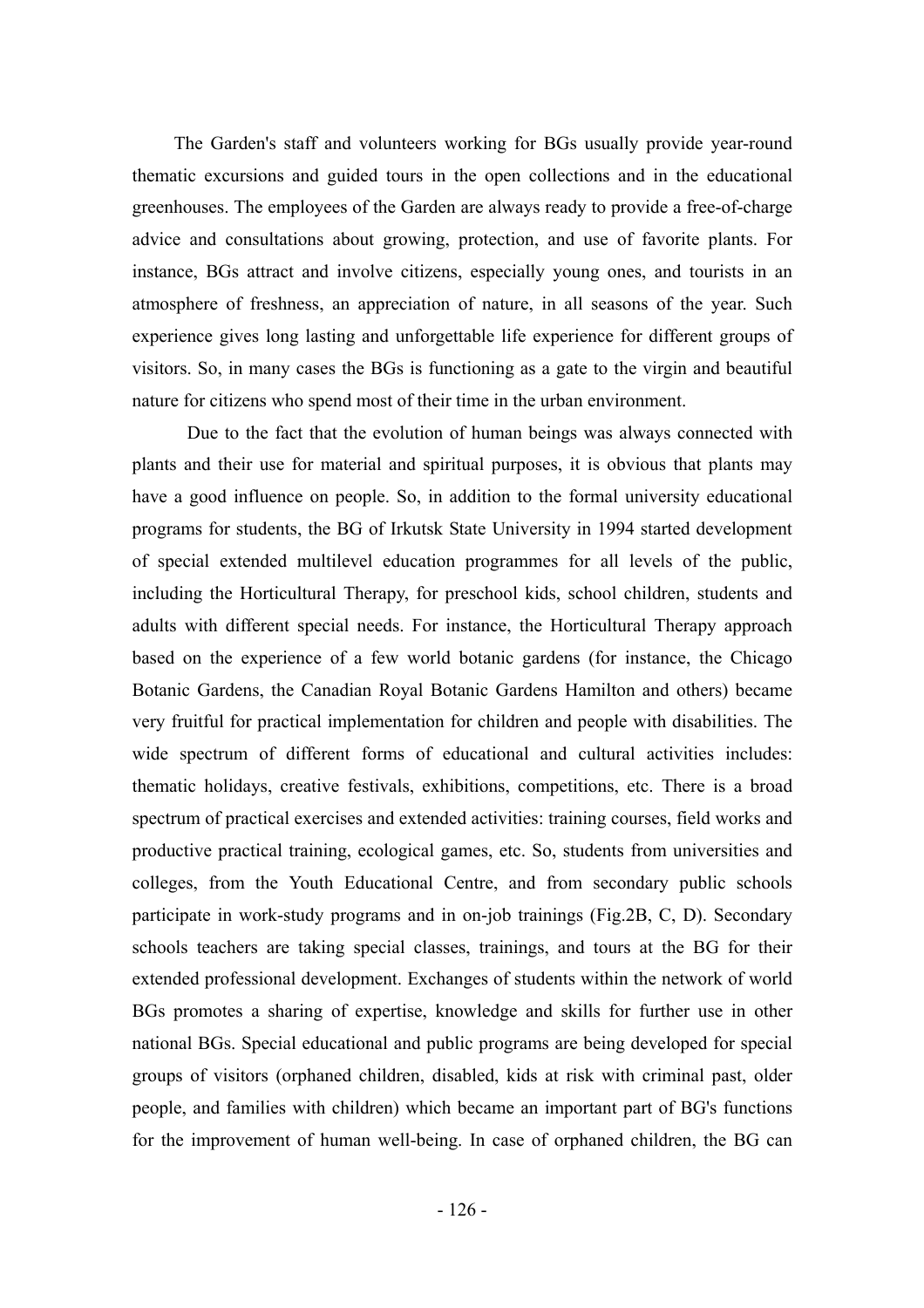play a role of the "mother" teaching kids how to use plants in the day-to-day life which is an important issue in the frontier environment (Sizykh, 2001). The "Horticultural Therapy" could be a good example of the implementation of non-traditional educational programs for kids at risk who had a criminal behavior (10-14 years old) and kept in a special isolated school. Special psychological studies since 1999 revealed that the Horticultural Therapy has positive effect on social adaptation and rehabilitation of criminal children participating in the project (Sizykh, Kuzevanov, 2004).

## **3. Tangible and Intangible Resources of Botanic Gardens for Human Well-being**

The roles of botanic gardens and relative institutions in transformation of genetic resources and biological materials into monetary and no-monetary benefits raised from combination of both tangible and intangible aspects of new scientific discoveries, new biotechnologies and resulted plant based products. A feedback from end-users provides a sustainability of the BG's functioning and also reflects a principle of fair and equal sharing of benefits from the biodiversity use.

Local companies, authorities, institutions, nurseries, farmers, green industry enterprises, landscape designers as well as a general public in the region are the main immediate consumers of the tangible resources collected and produced by BGs. Intangible resources (programs, knowledge, ideas, senses, skills, and other non-material things) of BGs have much wider spectrums of end users including not only the local ones but also international customers. Current trends show an increase of the socio-economical and ecological role of BGs recognized as unique complex resource related to different aspects of quality of life and human well-being (Table 2) such as nutrition, healthcare, financial poverty alleviation, community welfare, ensuring freedom and equity for all, education and public awareness, involvement in decision making (personal self-development, self-realization), security.

It is obvious from the Table 2 that resources of BGs have a special environmental, scientific, cultural, aesthetic, and recreational importance. Both tangible (material) and intangible (non-material) resources of BGs are equally valuable for the sustainable development and linking biodiversity with public education, secure environment, nutrition, healthcare, poverty alleviation, socio-ecological and economical relations in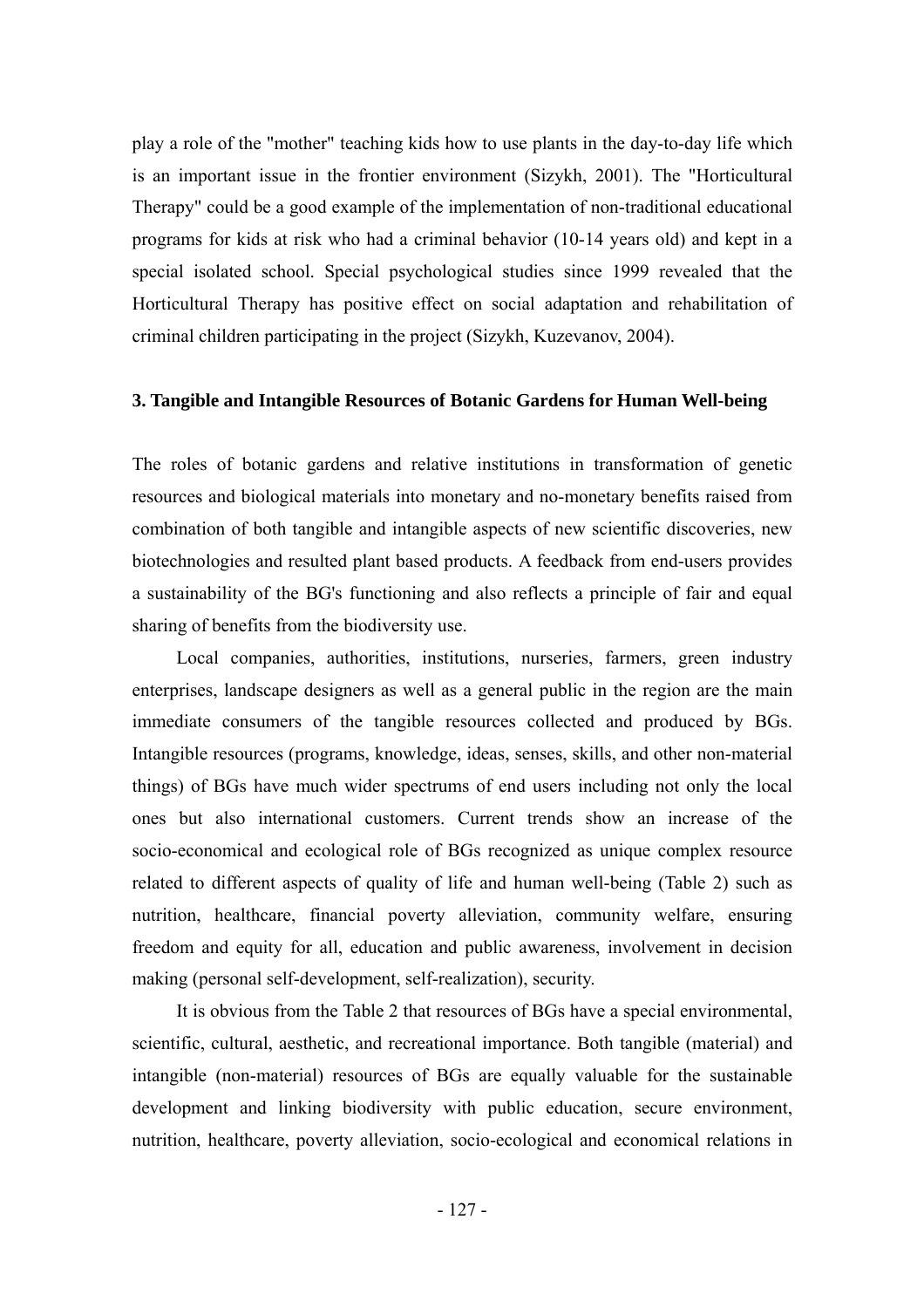communities, including commercialization.

Therefore intangible aspects of BGs are as important as their tangible ones and they can not be discriminated in relation to human well-being.

#### **4. World Botanic Gardens and Human Development**

Contemporary global, inter-regional, and national networks of about 2200 world botanic gardens in 153 countries represent a unique community of diverse institutions (governmental, private, municipal, academicals, university, etc.) which were united mostly around the idea of conservation and rational use of plant genetic resources.

Distribution of significant BGs worldwide (Fig. 5) reflects a development of civilizations and biodiversity patterns on Earth (Barthlott et al., 1999). About 60 % of BGs are located in northern hemisphere (Europe, North America, part of Asia) whereas sites with the highest biodiversity are in the south. Such distribution was developed historically (An international review, 2001). At the moment world botanic gardens are holding living plant collections of about 4 million of species. Individual BG's collections and displays vary from hundreds up to tens thousand taxa collected locally or introduced from other regions with similar conditions.

The numbers of botanic gardens in each of 153 analyzed countries show a positive correlation with human development indexes (HDI) of the countries (Fig. 6). The HDI is one of the widely used integral quantitative characteristics for the estimation of human well-being status in different countries (combining indicators of life expectancy, educational attainment and income) and it can be used for comparative purposes only (Human Development Report, 2004). From the graph on Fig. 6 it is possible to make a few obvious conclusions about BGs as instant resources of biodiversity and about their possible connections with human well-being. The numbers of established BGs in the country positively correlates with the level of human development for majority of countries with a few exceptions. Exceptions seen above the main "cloud" of data points are rather related to the size of the country population and size of the country, etc. There are few examples of exceptional large numbers of BGs and arboreta per country: A) In India (126) and China (144) which have abundance of people and have developed technologies and real demand in biodiversity resources; B)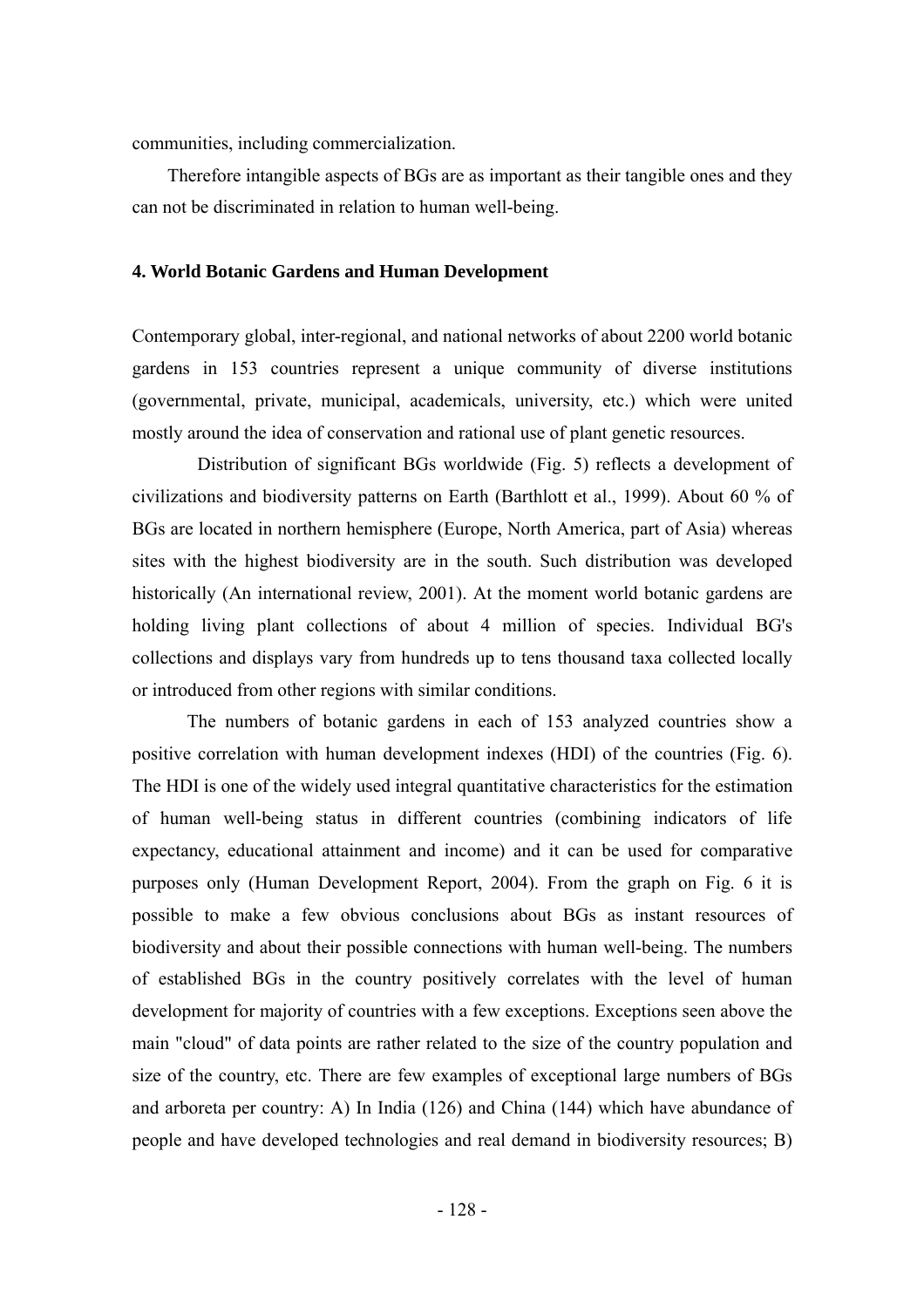In Russia (108) where many BGs left as the ex-USSR national heritage, scientific and educational tools and as a result of previous development and understanding of the BGs roles for human well-being; C) In Australia (126), the U.K. (105), Italy (105), Germany (102), France (95), Canada (94), and other highly developed countries; D) In the US (367) numerous new BGs and arboreta, especially university ones, have been established in late 50s and early 60s as a response to the first launch of the Soviet Sputnik (a satellite) because the American government realized that university BGs and astronomical observatories are an important part of the continuous scientific education for the development of highly qualified "labor forces/resources" (human beings, people).



**Fig. 5. Distribution of registered botanic gardens worldwide (shown as red dots) in relation to global distribution and richness of higher plant species on Earth (from W. Barthlott et al., 1999; courtesy of the Bonn Botanic Garden)**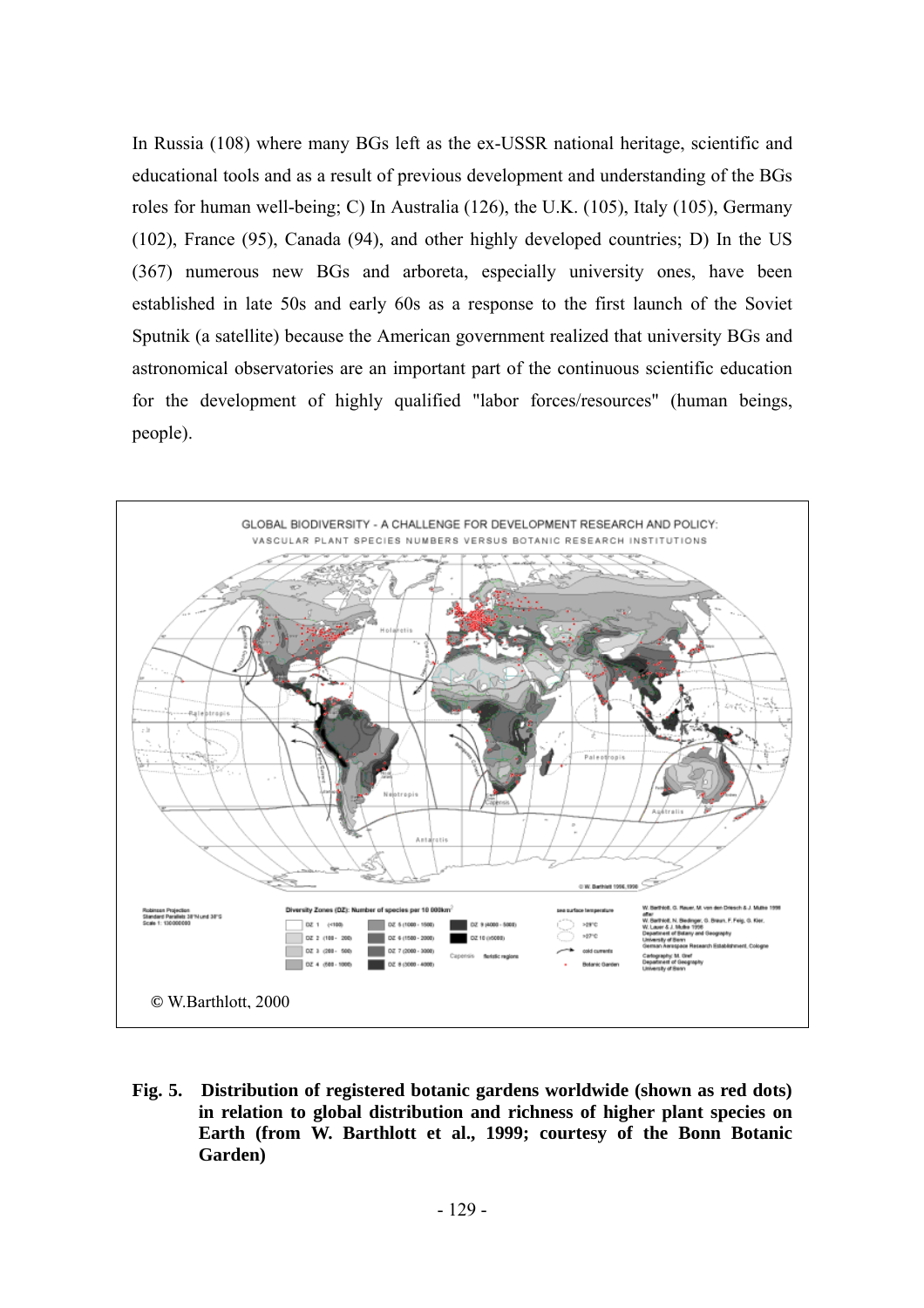At the same time several well developed countries have just a few or even no BGs which means that probably some other institutions (nurseries, parks, private gardens) take/replace the role of traditional BGs in these particular area of human activities and human being. Some very poorly developed countries with the HDI <0.3 cannot afford to have BGs capable to meet international standards (Afghanistan, Aruba, etc.) but even some of them maintain BGs as a national heritage valuable for people (Bangladesh, Sri Lanka, etc.). There is a visible gap at the HDI 0.55-0.65. Low-and-middle developed countries (HDI from 0.4 to 0.6) and highly developed countries (HDI >0.7) are separated into clearly visible two main groups (or two "clouds of data points"). It is an interesting problem for further study of differences in functions and roles of BGs in these two groups. And it is a prospective question for further studies of different tangible and intangible aspects of environmentally, recreationally and technologically valuable resources of BGs in relation to their roles in improvement of people life.



**Fig. 6. Relation of the numbers of world botanic gardens (from the BGCI data base) and the human development index (HDI, 2004) in different countries**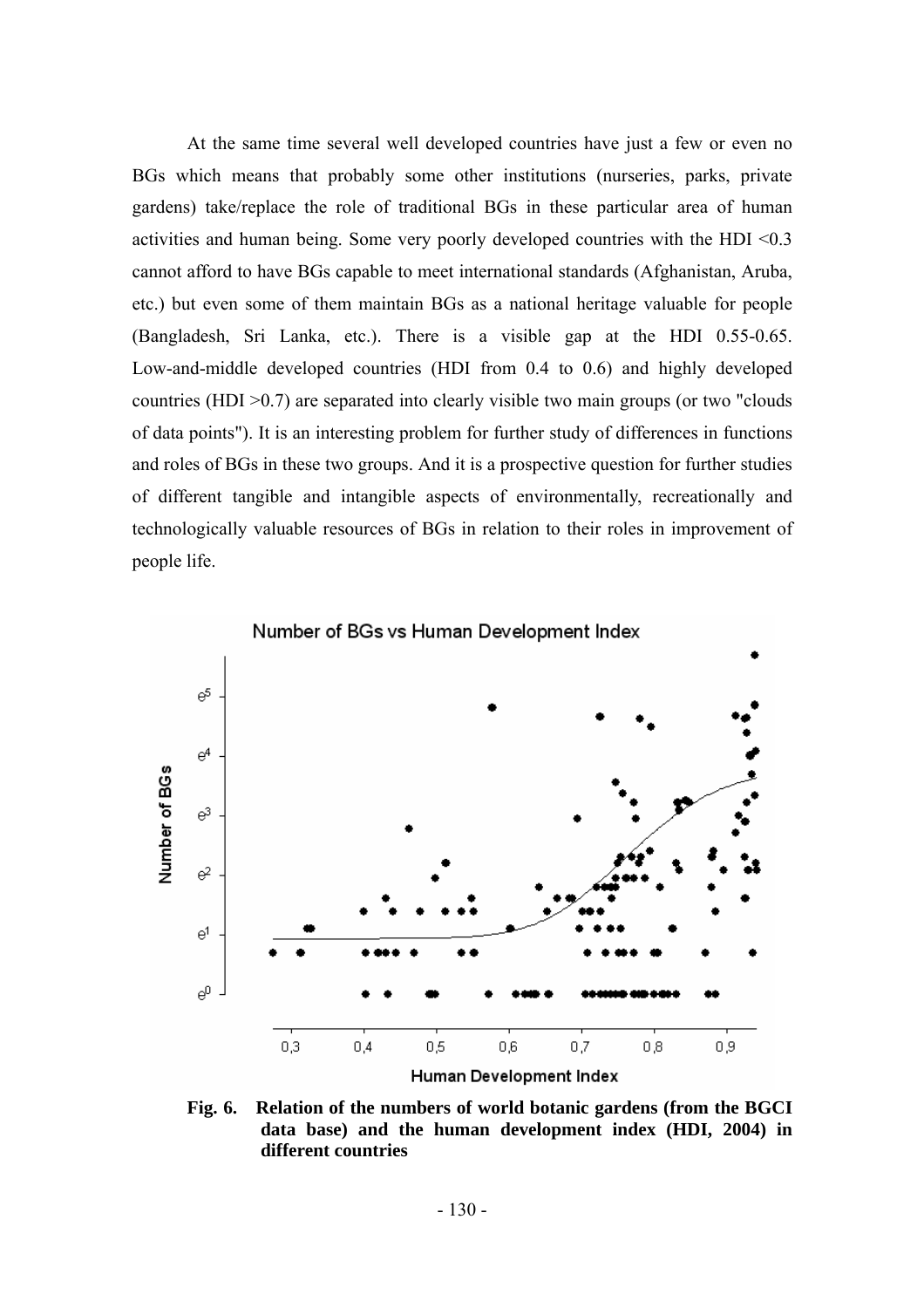## **5. Conclusions**

Since biodiversity is one of the fundamental cornerstones for human well-being and sustainable development, any institution involved in biodiversity issues should be an important player on national or international levels depending on available resources and its mission. The involvement of any BG in national, inter-regional and international networks makes its position stronger and more flexible, due to ongoing exchanges of tangible and intangibles resources between world BGs (Fig. 7). Positioning of BG in a system of the circulation of plant genetic resources (tangibles) and associated knowledge, traditions, ideas and skills (intangibles) for conservation, mobilization and use of biodiversity can not be underestimated. BGs play complementary dualistic roles in biodiversity conservation and ecological innovations for improvement of human well-being.



**Fig 7. Positioning of the BG in a system of the circulation of plant genetic resources (tangibles) and associated knowledge, traditions, ideas and skills (intangibles) for conservation, mobilization and use of biodiversity. It shows a complementary dualistic role of the BGs as a part of biodiversity conservation and genetic resources turnover (left box) and other innovative outputs for improvement of human well-being (right box)**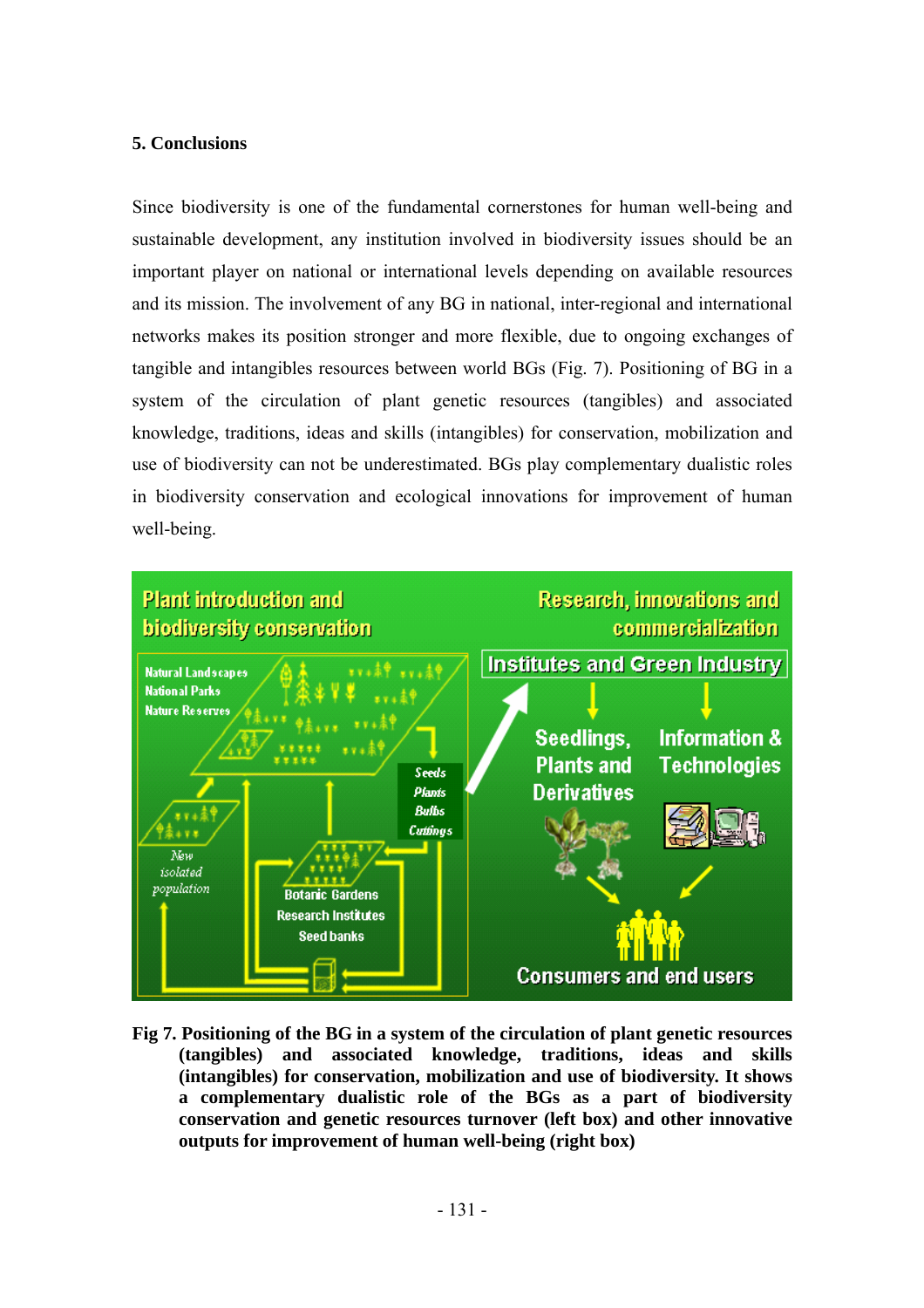A traditional view on the BG (Fig. 1) which served as a pattern or the classical model and interface between nature and people is changing dramatically due to ongoing diversification of BGs and their active involvement in globalization. And we are seeing a process of the changing paradigm of the BGs especially in tangible and intangible aspects of their functioning as well as in their concept and practices for the community. The role of BGs as intellectual and cultural centers is increasing. It is a challenging period of time when the roles of BGs go beyond the traditional limits.

In this context we would propose an overall scheme to demonstrate the crucial roles of a feedback in the management and transfers of tangible and intangible resources which are equally valuable for linking biodiversity (natural heritage) with market economy and human needs (Fig 8) through research, education, conservation and commercialization.

It is necessary to emphasize, that any modern BG is not just a beautiful park or a channel for the transfer of pure knowledge and theoretical skills because such knowledge and "know-how" cannot be delivered just through books or Internet. Only through practical works and activities the BG can transfer skills and experience connected with traditions and best practices in certain regions. Such transfers and mutual sharing need a personal communication between humans in practical actions. Due to the intrinsic peaceful nature and a positioning of BGs in the society they have an important factor of formation of peace traditions at young generation and steady transfer of these traditions through generations.

Since biodiversity has varying patterns at continental and global scales (Mutke, Barthlott, 2005), BGs activities vary with local and global tasks.

In the new ecological and economic conditions of globalization the role of BGs will be increased substantially due to their well developed networks, traditions of free exchange of tangible and intangible resources, direct involvement in the community and direct contacts to the nature. They are becoming an important part of regional ecologically significant resources and elements of regional productive forces for human well-being and sustainable development.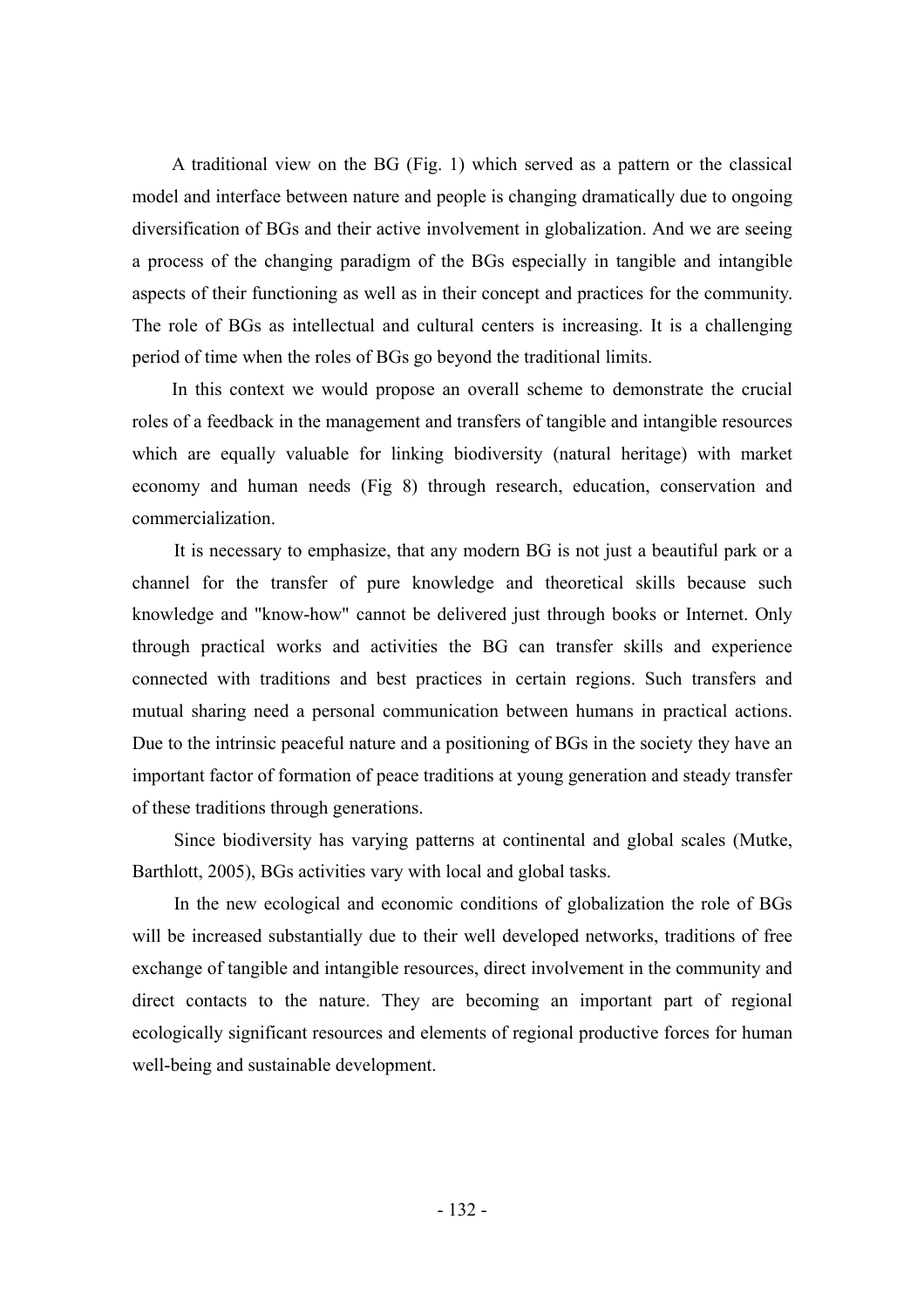

**Fig. 8. Botanic Gardens in Management and Transfers of Tangible and Intangible Resources. Red color emphasizes the tangibles (mostly material things) and blue color emphasizes intangibles (non-material things). It is obvious that both intangible and tangible aspects are equally valuable for the botanic gardens functioning as an active interface between natural heritage and people needs** 

#### **Acknowledgements**

The authors wish to thank Professor Masatsugu Matsuo for the support during the visit of Dr. Victor Kuzevanov to the Hiroshima University and also to thank Prof. Nobukazu Nakagoshi and members of his seminar for fruitful discussions. Authors are very grateful to Dr. Vladimir Rouvinsky, without his assistance this article would not be possible. And authors are very grateful to Prof. Dr. W. Barthlott, Dr. J. Mutke and Dr. W. Lobin who provided their maps and recent publication on biodiversity issues. Fruitful discussions with Kerry Waylen from the BGCI provided a good inspiration for the analysis of links between BGs and human development index. The authors are very grateful to Kerry Waylen for some corrections of the original English text as well.

### **References**

Barthlott, W., Rauer, G., Ibisch, P. L., Driesch, M. von den & W. Lobin (1999), Biodiversity and botanic gardens In: Bundesamt für Naturschutz, Bonn (ed.) Botanic Gardens and